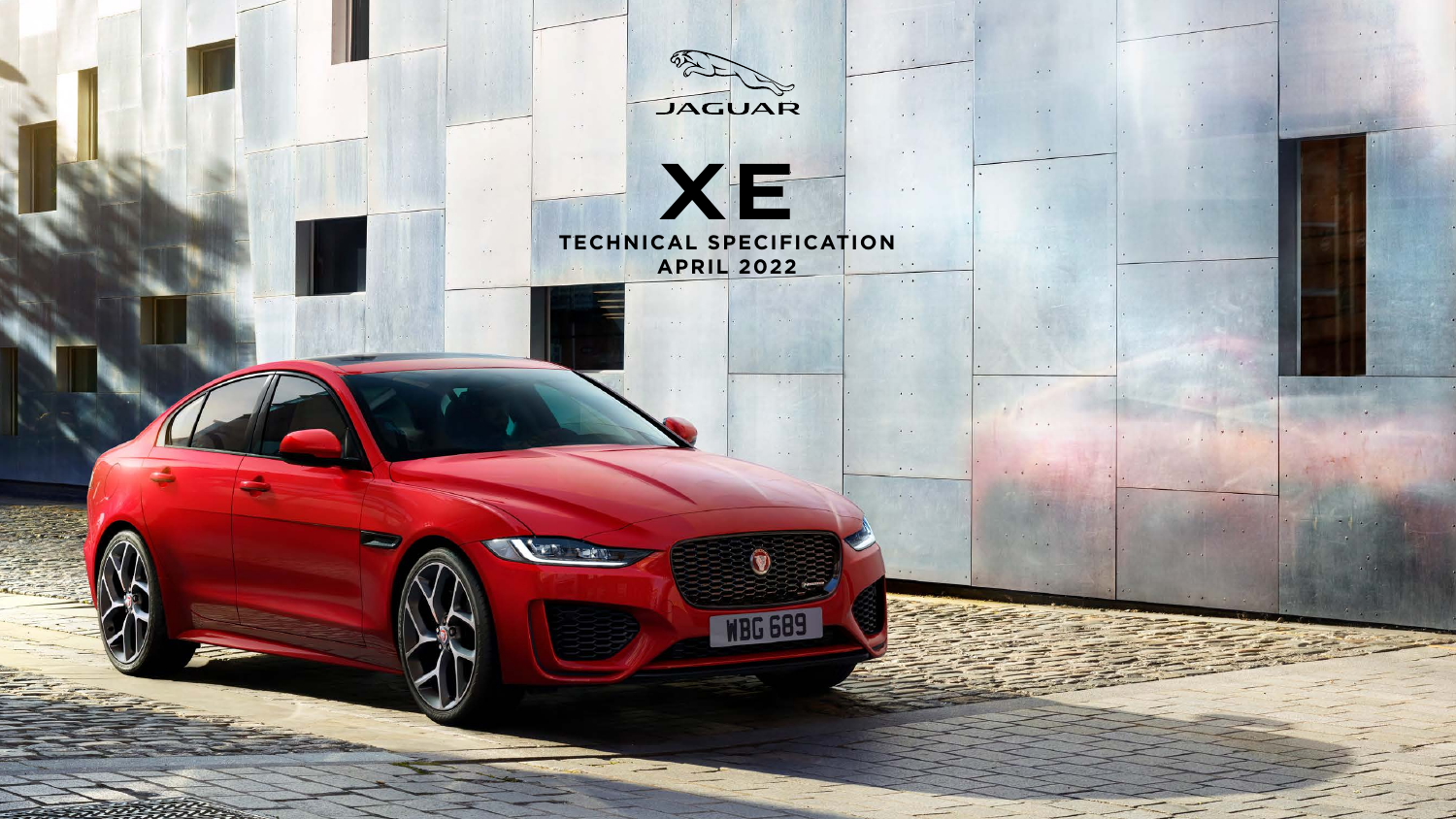# **XE** – TECHNICAL SPECIFICATION

|                                           | <b>DIESEL</b>                             |                                            |  |  |
|-------------------------------------------|-------------------------------------------|--------------------------------------------|--|--|
| <b>POWERTRAIN</b>                         | <b>D200 MHEV</b>                          |                                            |  |  |
| Transmission                              | Automatic                                 | Automatic                                  |  |  |
| <b>Driveline</b>                          | Rear Wheel Drive (RWD)                    | All Wheel Drive (AWD)                      |  |  |
| Maximum power (PS / rpm)                  | 204 / 3.750-4.000                         | 204 / 3.750-4.000                          |  |  |
| Maximum torque (Nm / rpm)                 | 430 / 1.750-2.500                         | 430 / 1.750-2.500                          |  |  |
| Capacity (cc)                             | 1.997                                     | 1.997                                      |  |  |
| No. of cylinders / Valves per cylinder    | 4/4                                       | 4/4                                        |  |  |
| Cylinder layout                           | Inline                                    | Inline                                     |  |  |
| Bore / stroke (mm)                        | 83 / 92,31                                | 83 / 92,31                                 |  |  |
| Compression ratio (:1)                    | $16,5+/-0,5$                              | $16,5+/-0,5$                               |  |  |
| <b>PERFORMANCE</b>                        |                                           |                                            |  |  |
| Acceleration (secs) 0-100 km/h (0-60 mph) | 7,3(6,9)                                  | 7,5(7,0)                                   |  |  |
| Maximum speed km/h (mph)                  | 235 (146)                                 | 230 (143)                                  |  |  |
| <b>BRAKES</b>                             |                                           |                                            |  |  |
| Front type                                |                                           | Single Piston Sliding Caliper, Vented Disc |  |  |
| Front diameter (mm)                       | 325                                       | 325                                        |  |  |
| Rear type                                 | Single Piston Sliding Caliper, Solid Disc |                                            |  |  |
| Rear diameter (mm)                        | 325                                       | 325                                        |  |  |
| Park Brake                                | iEPB, motor on caliper                    |                                            |  |  |

Some features on images may vary between optional and standard for different model years and due to the impact of Covid-19, many of our images have not been updated to reflect 23MY specifications. Please refer to the car c additionally consult your local Retailer for detailed 23MY specifications and do not base an order on website imagery alone. Jaguar Land Rover Limited is constantly seeking ways to improve the specification, design and pro parts and accessories and alterations take place continually, and we reserve the right to change without notice.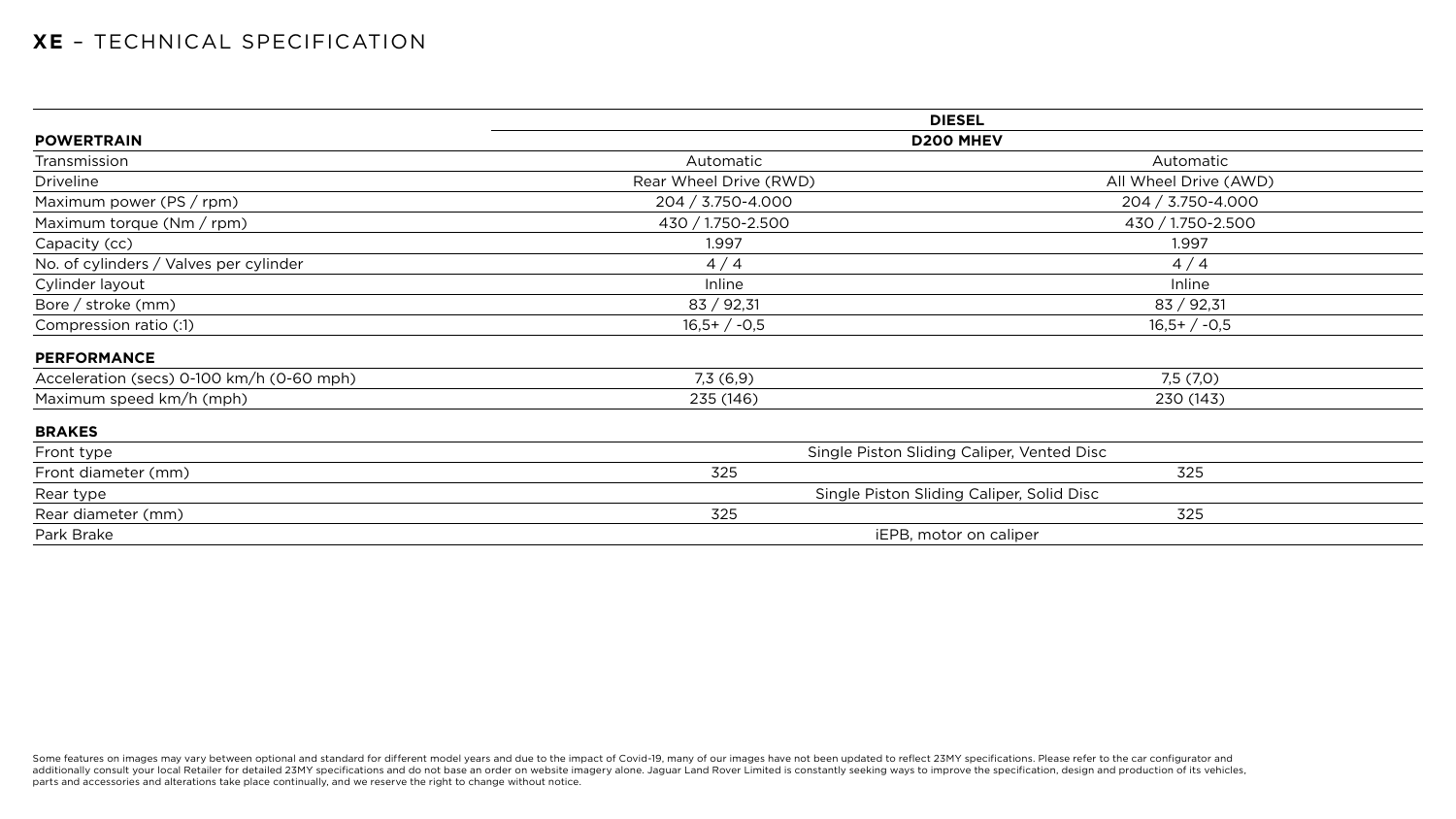|                                          |                  | <b>DIESEL</b> |  |  |
|------------------------------------------|------------------|---------------|--|--|
| <b>WEIGHTS (kg)*</b>                     | <b>D200 MHEV</b> |               |  |  |
| Unladen weight (EU)**                    | 1.722            | 1.779         |  |  |
| Unladen weight (DIN) <sup>+</sup>        | 1.647            | 1.704         |  |  |
| Gross Vehicle Weight (GVW)               | 2.240            | 2.310         |  |  |
| <b>TOWING (kg)</b>                       |                  |               |  |  |
| Unbraked trailer                         | 750              | 750           |  |  |
| Maximum towing                           | 1.800            | 1.800         |  |  |
| Maximum coupling point (nose weight)     | 75               | 75            |  |  |
| Maximum vehicle and trailer combination  | 4.040            | 4.110         |  |  |
| <b>ROOF CARRYING (kg)</b>                |                  |               |  |  |
| Maximum roof load (including cross bars) | 75               | 75            |  |  |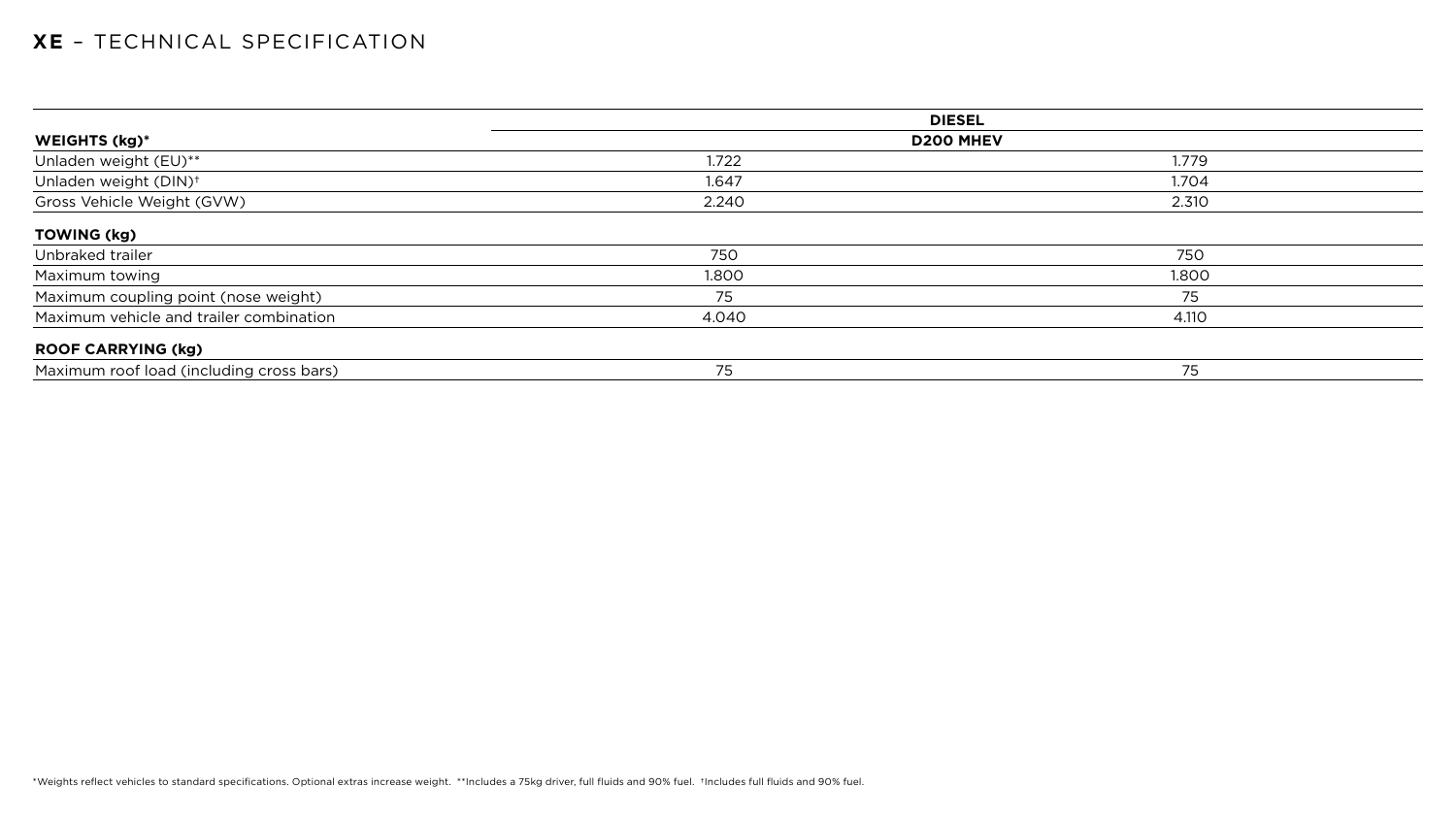|                                     |                                             |                 |                             |                     | <b>DIESEL</b>        |                      |
|-------------------------------------|---------------------------------------------|-----------------|-----------------------------|---------------------|----------------------|----------------------|
| <b>FUEL ECONOMY</b>                 |                                             |                 |                             |                     | <b>D200 MHEV</b>     |                      |
| Fuel tank capacity - useable litres |                                             |                 |                             |                     | 58                   |                      |
|                                     | Diesel Exhaust Fluid (DEF) - useable litres |                 |                             |                     | 16                   |                      |
| Diesel Particulate Filter (DPF)     |                                             |                 |                             |                     |                      |                      |
| <b>NEDC EQUIVALENT (NEDC2)*</b>     |                                             |                 | <b>Class A</b>              | <b>Class B</b>      | <b>Class A</b>       | <b>Class B</b>       |
| <b>Driveline</b>                    |                                             |                 |                             | <b>RWD</b>          |                      | <b>AWD</b>           |
|                                     | Urban                                       | $1/100km$ (mpg) | 5,0(56,5)                   | 5,1(55,4)           | 5,3(53,3)            | 5,4(52,3)            |
| NEDC2                               | Extra Urban                                 | $1/100km$ (mpg) | 3,8(74,3)                   | 4,0 (70,6)          | 4,2 (67,3)           | 4,3 (65,7)           |
| Consumption                         | Combined                                    | $1/100km$ (mpg) | 4,3(65,7)                   | 4,4(64,2)           | 4,6(61,4)            | 4,7(60,1)            |
|                                     | Urban                                       | (g/km)          | 132                         | 136                 | 140                  | 142                  |
| NEDC2                               | Extra Urban                                 | (g/km)          | 101                         | 104                 | 111                  | 113                  |
| $CO2$ Emissions                     | Combined                                    | (g/km)          | 112                         | 116                 | 122                  | 124                  |
| WLTP**                              |                                             |                 |                             |                     |                      |                      |
|                                     | Low                                         | $1/100km$ (mpg) | $6,1-6,5(46,3-43,5)$        |                     | $6,6-6,9(42,8-40,9)$ |                      |
|                                     | Medium                                      | I/100km (mpg)   |                             | 4,9-5,4 (57,6-52,3) |                      | $5,6-6,0(50,4-47,1)$ |
| <b>WLTP</b><br>Consumption          | High                                        | $1/100km$ (mpg) | 4, 1 - 4, 6 (68, 9 - 61, 4) |                     | 4,8-5,1 (58,9-55,4)  |                      |
|                                     | Extra High                                  | $1/100km$ (mpg) | $5,0-5,6(56,5-50,4)$        |                     | $5,6-6,2(50,4-45,6)$ |                      |
|                                     | Combined                                    | $1/100km$ (mpg) |                             | 4,8-5,4 (58,9-52,3) |                      | $5,5-5,9(51,4-47,9)$ |
|                                     | Low                                         | (g/km)          | 159-171                     |                     | 172-182              |                      |
|                                     | Medium                                      | (g/km)          | 128-141                     |                     | 147-157              |                      |
| <b>WLTP</b>                         | <b>High</b>                                 | (g/km)          | 107-122                     |                     | 125-134              |                      |
| $CO2$ Emissions                     | Extra High                                  | (g/km)          |                             | 130-147             |                      | 147-161              |
|                                     | Combined                                    | (g/km)          |                             | 127-141             |                      | 144-155              |

#### ■ Standard.

\*The figures provided are NEDC2 calculated from official manufacturer's WLTP tests in accordance with EU legislation. For comparison purposes only. Real-world figures may differ. CO<sub>2</sub> and fuel economy figures may vary acc environmental conditions, load, wheel fitment and accessories fitted. NEDC2 are figures calculated using a Government formula from WLTP figures equivalent to what they would have been under the old NEDC test. The correct t \*\*The figures provided are as a result of official manufacturer's tests in accordance with EU legislation. For comparison purposes only. Real-world figures may differ. CO<sub>2</sub> and fuel economy figures may vary according to f conditions, load, wheel fitment and accessories fitted.

# $6,6-6,9$  (42,8-40,9) 5,6-6,0 (50,4-47,1) 4,8-5,1 (58,9-55,4)  $5,6-6,2(50,4-45,6)$ 5,5-5,9 (51,4-47,9)

Class A (17" and 18" wheels with ULRR Tyres) Class B (17" and 19" wheels)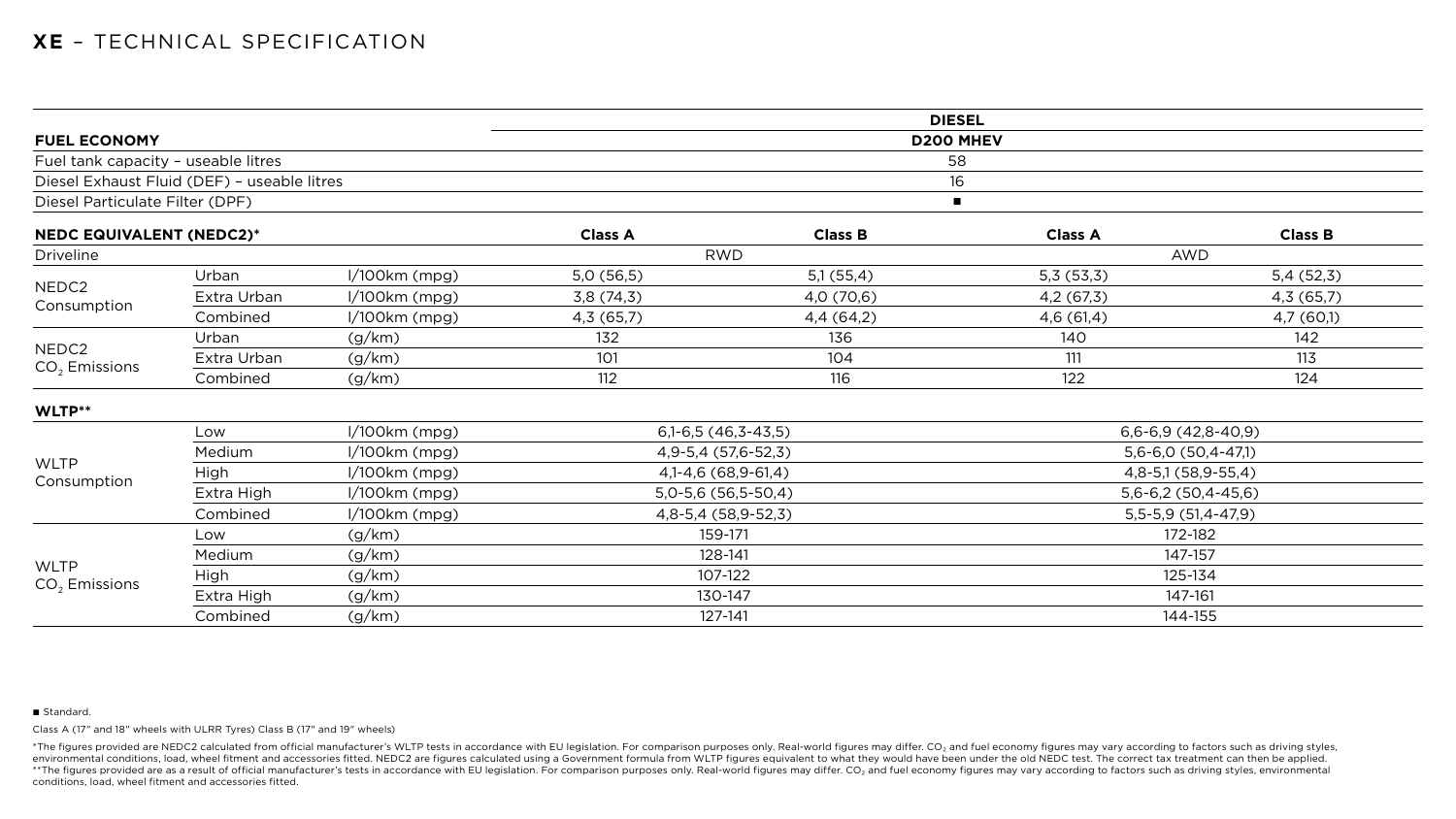|                                           | <b>PETROL</b>                              |                              |  |  |
|-------------------------------------------|--------------------------------------------|------------------------------|--|--|
| <b>POWERTRAIN</b>                         | <b>P250</b>                                | <b>P300</b>                  |  |  |
| Transmission                              | Automatic                                  | Automatic                    |  |  |
| <b>Driveline</b>                          | Rear Wheel Drive (RWD)                     | All Wheel Drive (            |  |  |
| Maximum power ( $PS / rpm$ )              | 250 / 5.500                                | 300 / 5.500                  |  |  |
| Maximum torque (Nm / rpm)                 | 365 / 1.300-4.500                          | 400 / 1.500-4.5              |  |  |
| Capacity (cc)                             | 1.997                                      | 1.997                        |  |  |
| No. of cylinders / Valves per cylinder    | 4/4                                        | 4/4                          |  |  |
| Cylinder layout                           | Inline                                     | Inline                       |  |  |
| Bore / stroke (mm)                        | 83 / 92,29                                 | 83 / 92,29                   |  |  |
| Compression ratio (:1)                    | $10,5+/-0,5$                               | $9,5+/-0,5$                  |  |  |
| <b>PERFORMANCE</b>                        |                                            |                              |  |  |
| Acceleration (secs) 0-100 km/h (0-60 mph) | 6,7(6,4)                                   | 5,9(5,6)                     |  |  |
| Maximum speed km/h (mph)                  | 242 (150)                                  | 250 (155)                    |  |  |
| <b>BRAKES</b>                             |                                            |                              |  |  |
| Front type                                | Single Piston Sliding Caliper, Vented Disc | Single Piston Sliding Calipe |  |  |
| Front diameter (mm)                       | 17" Wheel - 325mm<br>18" Wheel - 350mm     | 350                          |  |  |
| Rear type                                 | Single Piston Sliding Caliper, Solid Disc  | Single Piston Sliding Calip  |  |  |
| Rear diameter (mm)                        | 325                                        | 325                          |  |  |
| Park Brake                                | iEPB, motor on caliper                     | iEPB, motor on ca            |  |  |

| ٠<br>-<br>×<br>۰.<br>W<br>۰. |
|------------------------------|
|------------------------------|

All Wheel Drive (AWD)

400 / 1.500-4.500

Single Piston Sliding Caliper, Vented Disc

**Single Piston Sliding Caliper, Solid Disc** 

iEPB, motor on caliper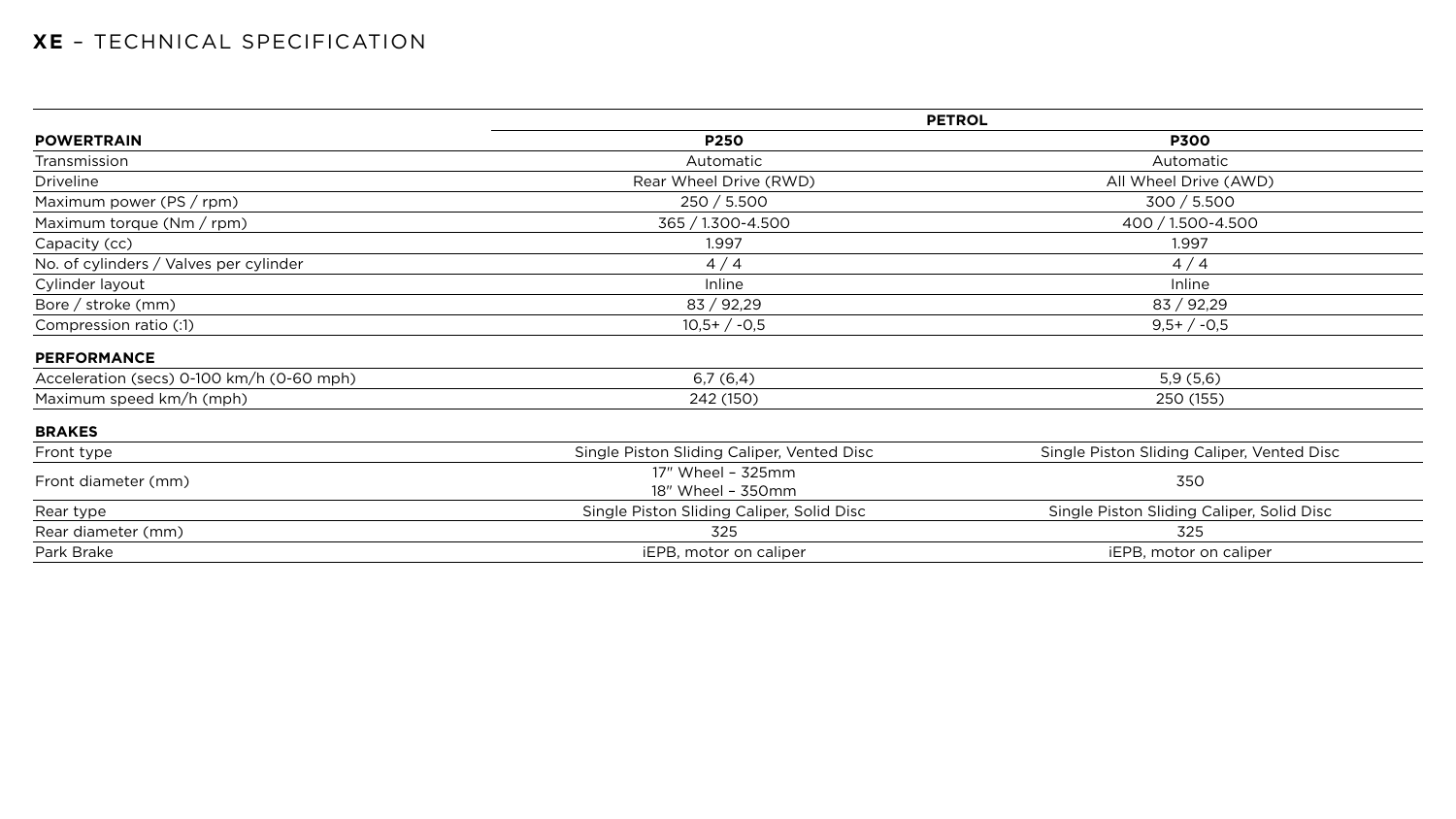|                                          |             | <b>PETROL</b> |
|------------------------------------------|-------------|---------------|
| WEIGHTS (kg)*                            | <b>P250</b> | <b>P300</b>   |
| Unladen weight (EU)**                    | 1.611       | 1.690         |
| Unladen weight (DIN) <sup>+</sup>        | 1.536       | 1.615         |
| Gross Vehicle Weight (GVW)               | 2.150       | 2.210         |
| <b>TOWING (kg)</b>                       |             |               |
| Unbraked trailer                         | 750         | 750           |
| Maximum towing                           | 1.800       | 1.800         |
| Maximum coupling point (nose weight)     | 75          | 75            |
| Maximum vehicle and trailer combination  | 3.950       | 4.010         |
| <b>ROOF CARRYING (kg)</b>                |             |               |
| Maximum roof load (including cross bars) | 75          | 75            |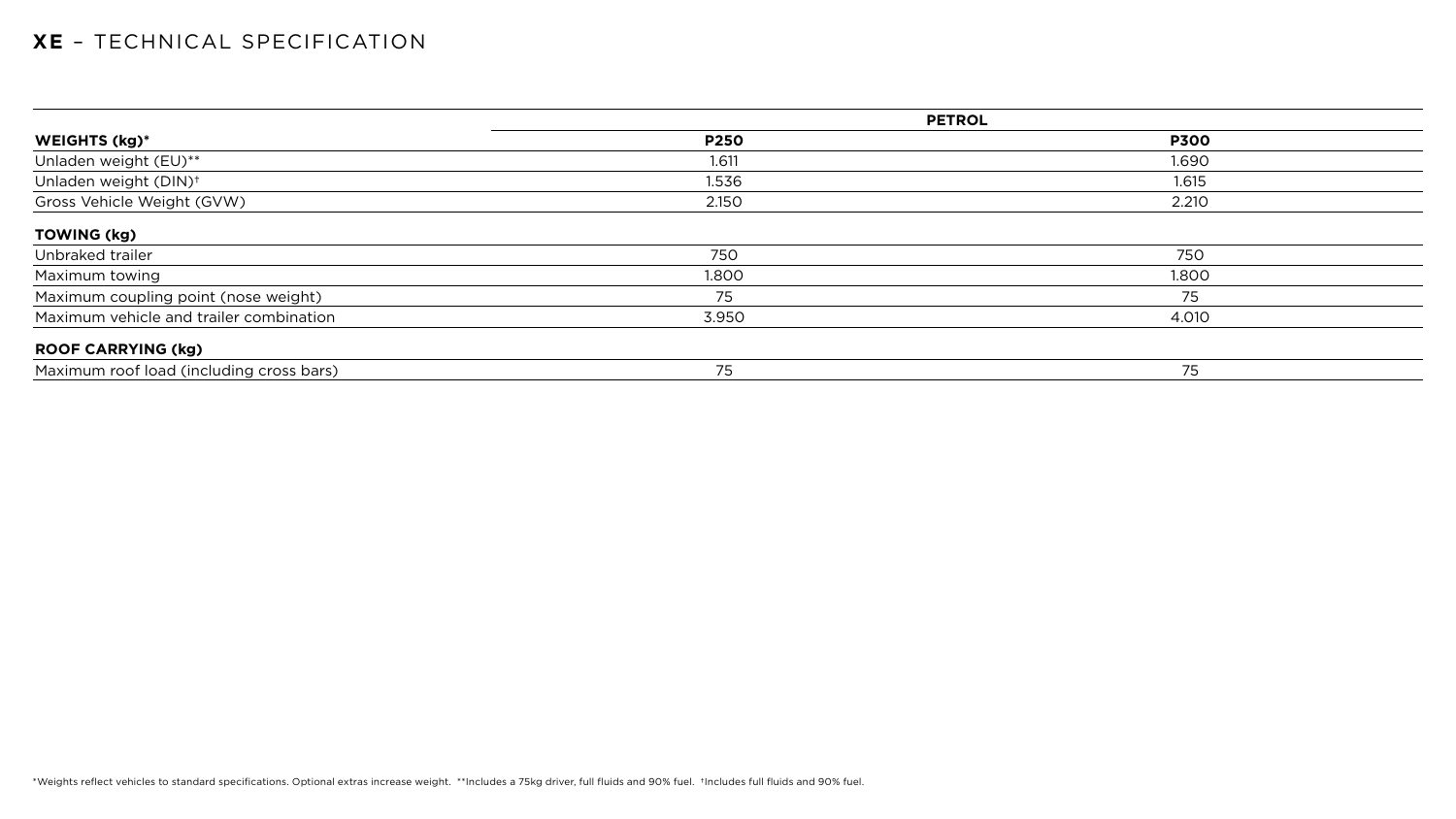|                                      |             |                 | <b>PETROL</b>           |                |                         |                |                |  |
|--------------------------------------|-------------|-----------------|-------------------------|----------------|-------------------------|----------------|----------------|--|
| <b>FUEL ECONOMY</b>                  |             |                 | <b>P250</b>             |                | <b>P300</b>             |                |                |  |
| Fuel tank capacity - useable litres  |             |                 | 61,7                    |                | 61,7                    |                |                |  |
| Gasoline Particulate Filter (GPF)    |             |                 |                         | $\blacksquare$ |                         | $\blacksquare$ |                |  |
| <b>NEDC EQUIVALENT (NEDC2)*</b>      |             |                 | <b>Class A</b>          | <b>Class B</b> | <b>Class A</b>          | <b>Class B</b> | <b>Class E</b> |  |
| <b>Driveline</b>                     |             |                 |                         | <b>RWD</b>     |                         | <b>AWD</b>     |                |  |
|                                      | Urban       | $1/100km$ (mpg) | 8,6(32,8)               | 8,9(31,7)      | 9,1(31,0)               | 9,1(31,0)      | 9,1(31,0)      |  |
| NEDC2 Consumption Extra Urban        |             | $1/100km$ (mpg) | 5,6(50,4)               | 5,8(48,7)      | 6,5(43,5)               | 6,6(42,8)      | 6,6(42,8)      |  |
|                                      | Combined    | $1/100km$ (mpg) | 6,7(42,2)               | 6,9(40,9)      | 7,4 (38,2)              | 7,5 (37,7)     | 7,6 (37,2)     |  |
|                                      | Urban       | (g/km)          | 196                     | 202            | 206                     | 207            | 208            |  |
| NEDC <sub>2</sub><br>$CO2$ Emissions | Extra Urban | (g/km)          | 128                     | 132            | 149                     | 150            | 152            |  |
|                                      | Combined    | (g/km)          | 153                     | 157            | 169                     | 170            | 172            |  |
| WLTP**                               |             |                 |                         |                |                         |                |                |  |
|                                      | Low         | $1/100km$ (mpg) | $11,8-12,8$ (23,9-22,1) |                | $12,9-13,1(21,9-21,6)$  |                |                |  |
|                                      | Medium      | $1/100km$ (mpg) | 7,9-9,2 (35,8-30,7)     |                | 8,6-9,4 (32,8-30,1)     |                |                |  |
| <b>WLTP</b>                          | High        | $1/100km$ (mpg) | $6,7-7,9$ $(42,2-35,8)$ |                | 7,5-8,3 (37,7-34,0)     |                |                |  |
| Consumption                          | Extra High  | $1/100km$ (mpg) | 7,5-8,9 (37,7-31,7)     |                | 8, 3-9, 4 (34, 0-30, 1) |                |                |  |
|                                      | Combined    | $1/100km$ (mpg) | $7,9-9,1$ (35,8-31,0)   |                | 8,7-9,5 (32,5-29,7)     |                |                |  |
|                                      | Low         | (g/km)          | 267-288                 |                | 291-295                 |                |                |  |
|                                      | Medium      | (g/km)          | 178-206                 |                | 194-211                 |                |                |  |
| <b>WLTP</b>                          | High        | (g/km)          | 151-177                 |                | 168-186                 |                |                |  |
| $CO2$ Emissions                      | Extra High  | (g/km)          |                         | 170-199        |                         | 188-212        |                |  |
|                                      | Combined    | (g/km)          | 179-206                 |                | 196-215                 |                |                |  |

#### ■ Standard.

\*The figures provided are NEDC2 calculated from official manufacturer's WLTP tests in accordance with EU legislation. For comparison purposes only. Real-world figures may differ. CO<sub>2</sub> and fuel economy figures may vary acc environmental conditions, load, wheel fitment and accessories fitted. NEDC2 are figures calculated using a Government formula from WLTP figures equivalent to what they would have been under the old NEDC test. The correct t \*\* The figures provided are as a result of official manufacturer's tests in accordance with EU legislation. For comparison purposes only. Real-world figures may differ. CO<sub>2</sub> and fuel economy figures may vary according to environmental conditions, load, wheel fitment and accessories fitted.

Class A (17" and 18" wheels with ULRR Tyres) Class B (17" and 19" wheels) Class E (20" wheels)